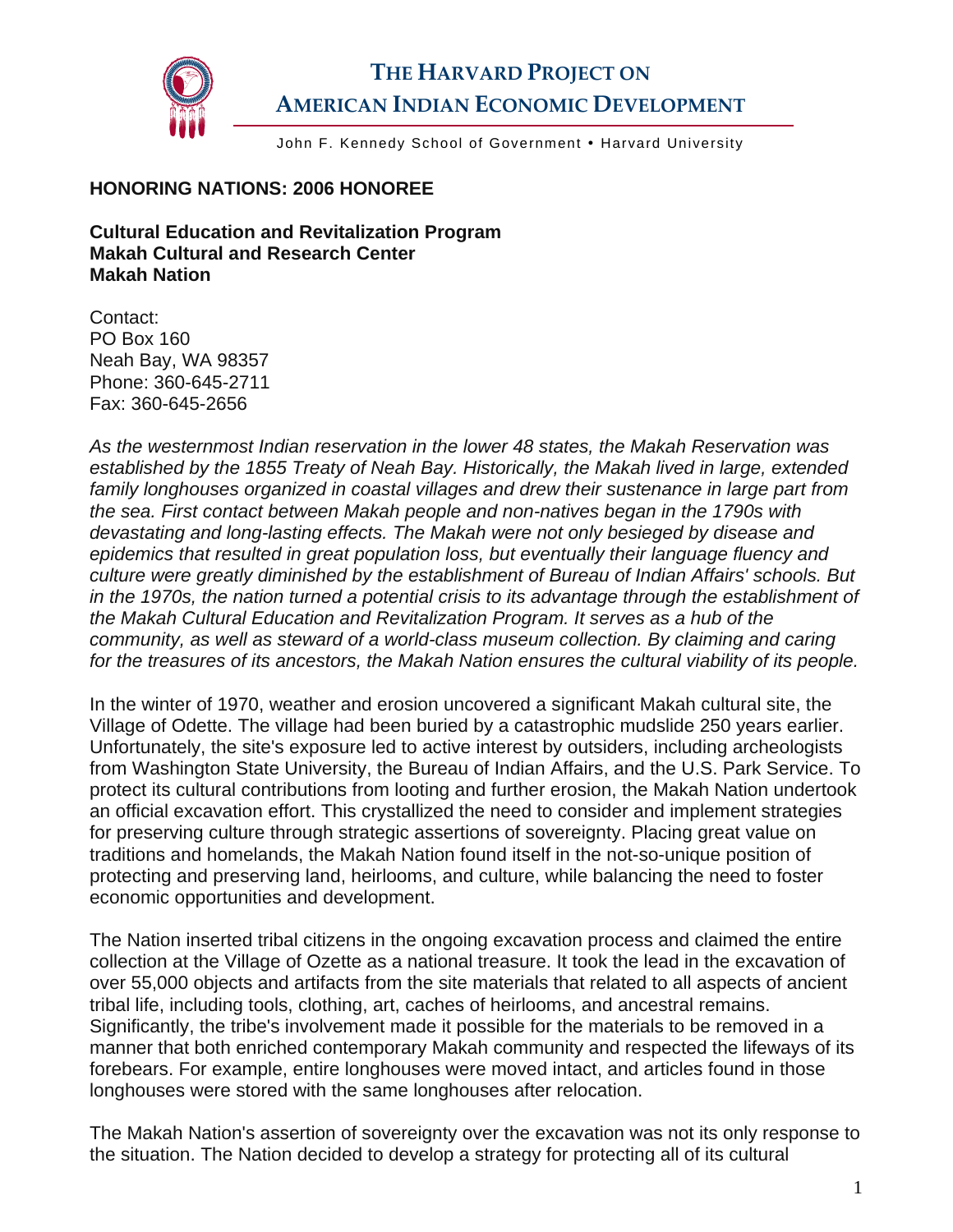resources from its material artifacts to its intellectual property that would also promote community sustainability, cultural viability, and economic development. Three important aspects of this strategy were: 1) partnerships to gain necessary expertise; 2) efforts to strengthen the legitimacy of the tribe's activities; and 3) an understanding that even not-forprofit tribal enterprises can contribute to the Nation's economy.

In 1979, the Makah Cultural and Research Center (MCRC) was founded as a place for renewing and preserving cultural traditions. It was chartered through the state by the tribal council as a not-for-profit 501(c) 3 tribal enterprise. The MCRC has four main divisions: the Tribal Historic Preservation Office; the Makah Language Program; the Library, Archives, and Education Department; and the Collections Department. The latter houses the world-class collection from the excavation of the Village of Ozette. The four divisions ensure protection of cultural and historic properties on and near the Makah Indian reservation; promote learning, use and fluency of the Makah language; archive important cultural documents, photographs, and recordings; and educate tribal citizens and the general public. The storage facility is 8,100 square feet and is the largest archaeological repository in the State of Washington. The MCRC uses traditional Makah values and language to store, access, and analyze its collection. The museum serves as the centerpiece for all the MCRC efforts, displaying Makah treasures, chronicling its history, and hiring only tribal citizens as staff all of whom are required to be fluent readers and writers in the Makah language.

The partnerships and working relations fostered by the MCRC with schools, other governments, and private individuals are noteworthy. The Nation maintains a professional working relationship with the scientific community in collaborative efforts that developed during the eleven years of the excavation of the Ozette site and, in many cases, have extended through to the present. Local partnerships with schools, government entities, and resource developers are also strong. The MCRC has fostered strong relations with at least ten agencies who consult with the Nation on proposed projects, both on and off the reservation. The U.S. Coast Guard regularly confers with the MCRC, recognizing existing treaty rights and the authority of the Nation. Timber companies voluntarily consult with the MCRC for ideal logging areas and the placement of roads so as not to disturb culturally significant sites, and local contractors and developers routinely make the MCRC their first stop before any planned construction begins. Additionally, MCRC has a special language teacher certification program in partnership with the Washington State Office of Public Instruction. Maintaining a professional network and communications with federal, state, and local governments, as well as other entities ensures the longevity and legitimacy of the MCRC.

The Makah Nation's success in meeting the broad goals it set for itself in the face of the Ozette Village crisis is clear. It has undisputed authority over the recovered artifacts and the archeological site. It has established and sustained the MCRC. In turn, the MCRC's outreach and activities including traditional dances, canoe journeys, exhibits, research, workshops and courses, consulting relationships, etc. maintain and promote the Nation's heritage and language. Ancestral songs continue to pass down to future generations, and new songs are composed to commemorate important contemporary events. The once-threatened art of traditional storytelling is being rejuvenated through training programs developed from archival materials. Even the Makahs' tradition of whale hunting has been renewed through Center's work: artifacts from the MCRC collection supported the Nation's legal assertions about its right to hunt, exhibits promoted understanding about the central role of whale hunting in Makah culture, and in 1995, the Nation was able to undertake an historic whale hunt. Significantly, the MCRC has been able to fulfill its mission of cultural protection and revitalization while at the same time strengthening the Makah economy by attracting